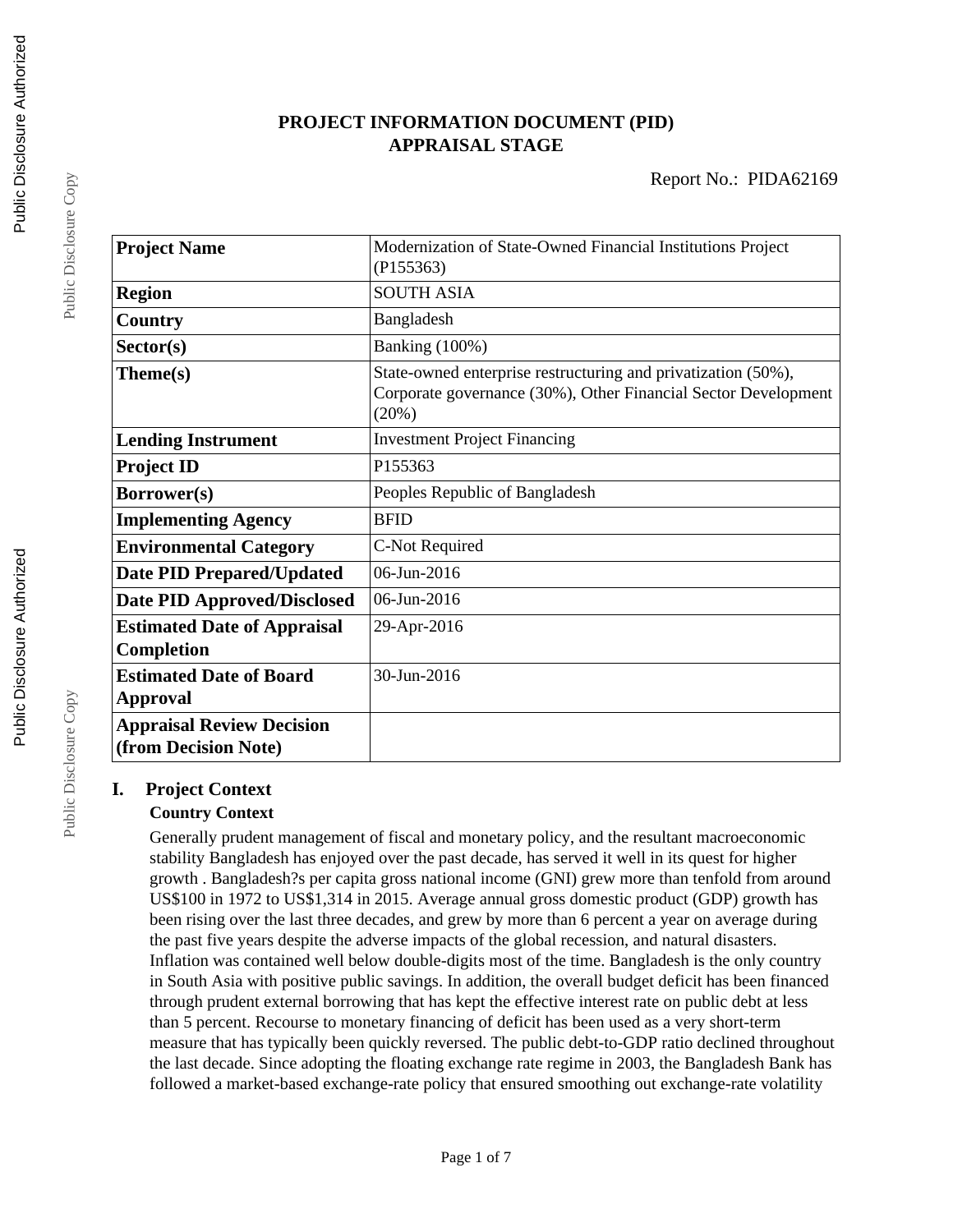and building up foreign exchange reserves. Monetary policy allowed monetary aggregates to expand in line with growth in demand for credit in the private sector and price stability.

The country has achieved very good progress since 2000 in reducing extreme poverty and boosting shared prosperity. Based on PPP\$1.25 global poverty measure, the number of poor in Bangladesh fell from around 77 to 65 million ?a drop of 12 million ?at a rate that was 60 percent faster than in the rest of the developing world, excluding China. Increases in the share of the working population along with rising labor incomes were the two most important contributors to the decline in poverty over the past decade. Nevertheless, despite Bangladesh?s remarkable development achievements, significant challenges remain in its quest to eliminate extreme poverty and boosting shared prosperity. It remains one of the poorest countries in the region, with constrained public services and comparatively weak institutions, and though it has done fairly well in recent years, many others, e.g. China, Sri Lanka, and Vietnam, have done much better .

One challenge for Bangladesh is preserving its good macroeconomic and fiscal management which has been one of the key enablers for Bangladesh to enjoy strong sustained economic growth and poverty reduction over the past decade. The balance sheets of SOBs are still weak, a consequence of the enduring impact of a series of financial scams and resultant loan defaults in the SOBs. SOBs are under the Government recapitalization program which provided fresh capital in 2014-2015 and should continue in the medium term. Private banks are not immune to corporate governance failures either. Ease of access to finance in Bangladesh is constrained in part due to the inefficiencies of SOBs which own about 56 percent of total bank branches and have the deepest branch penetration across Bangladesh, including remote areas/villages.

Building a strong and diverse financial sector that can cater to the needs of the growing economy is one of the essential ingredients in meeting Bangladesh?s long-term development goals as well as supporting short- to medium-term growth. Bangladesh will need to develop a financial sector that is stable, inclusive, and capable of providing efficient financial intermediation to the productive sectors of the economy, facilitating capital accumulation and investment to generate faster growth and ensuring these developments can benefit citizens through better pensions and improved insurance products.

#### **Sectoral and institutional Context**

Banks dominate the financial system in Bangladesh with 57 percent of total assets as of June 30, 2014. The capital market has a 34 percent share, and the insurance sector has 3 percent of total financial system assets. Among the 56 scheduled (licensed) banks operating in Bangladesh, there are 6 state-owned commercial banks (SOCBs), 2 state-owned specialized developmental banks (SODBs), 9 foreign commercial banks, and 39 domestic private commercial banks including eight Islamic banks.

A number of positive developments have taken place in the banking sector over the past two decades, yet many constraints remain in its provision of finance and access to financial intermediation. A regional comparison indicates that Bangladesh is still behind most peers, except Pakistan (Table 2). Bangladesh lags behind India in terms of financial deepening and well behind countries like China and Vietnam. Capacity constraints, lack of diversity of products including long term finance instruments, as well as underdeveloped insurance, pensions and capital markets limit access to finance to households and enterprises. Financial intermediation remains modest, with a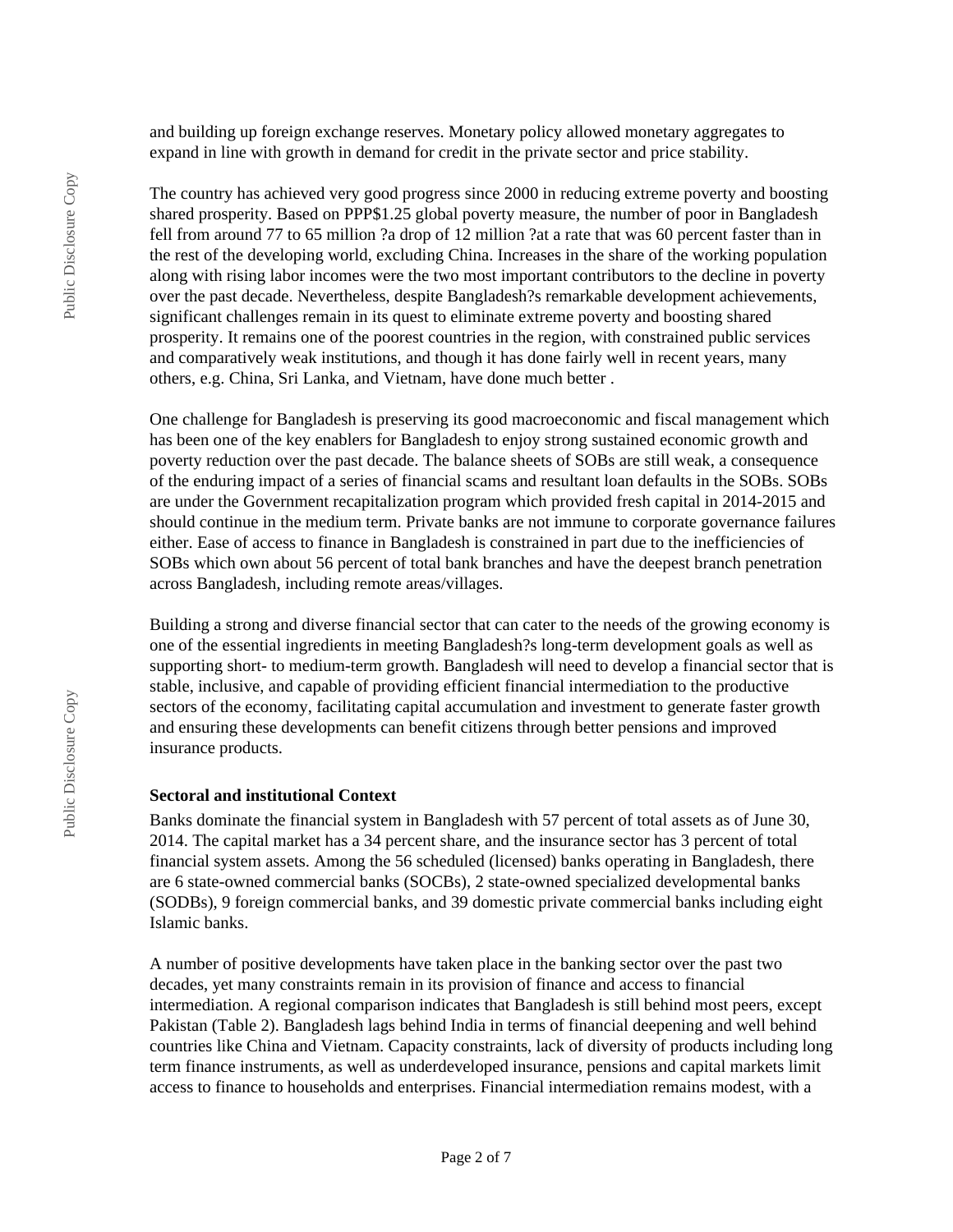credit to GDP (banks and NBFIs) ratio of 43 percent in March 2015. The constraints nevertheless present substantial systemic development opportunities where SOBs are posed to play an important lead role.

SOBs ? primarily the commercial banks but also to a lesser extent the developmental banks ? remain an important group of banks in the system. They hold close to 30 percent of the total banking assets and play a significant role in the system by channeling funds to the government?s priority areas for development and providing banking services (access to finance) across the country using their large branch network. There are six SOCBs which are fully or majority owned by the Government of Bangladesh, and two specialized developmental banks (SODBs) which were established for specific objectives like agricultural or industrial development. There are also two non-scheduled banks which the government intends to modernize alongside the SOCBs and SODBs.

SOBs have not been performing to their full potential and present substantial opportunities for their institutional strengthening and development The Government of Bangladesh is fully intent to continue addressing the deficiencies which have led to the ongoing underperformance of the SOBs. Some of the core reasons for the underperformance are listed below.

? Governance: The governance of the SOBs exhibits a number of weaknesses relative to accepted good practices. The tradition and practice of appointing directors to the boards of the SOBs is reportedly often based on the political loyalty and affiliation, rather than experience and competence. Boards should include independent, qualified, and socially reputable professionals with unquestionable integrity. BB Guidelines 2010 for bank directors include ?Fit and Proper Test Criteria? for the nomination of directors along with their responsibilities and power, but these criteria are yet to be implemented fully.

? Supervisory Oversight: BB still lacks full authority over SOBs, although its powers have recently been increased by amendments of the Bank Companies Act. Specialized development (non-scheduled) banks are outside the purview of the Bank Companies Act and BB?s regulatory perimeter.

? Unsustainable pricing of some financial products: As part of the implementation of the government?s development policies and program, the SOBs provide some services/products to their clients without margin or at ?no cost?, without mechanisms for loss/cost recovery.

? Risk management: The absence of a comprehensive risk management policy in the SOBs makes it difficult to detect and handle fraud and other extraordinary cases. The implementation of respective BB guidelines is in early stages in the SOBs.

? Automation and management information system: Automation and management information system (MIS) in the banks needs to be upgraded. In spite of the previous reform initiatives, the SOBs have been slow towards adopting IT-based banking services and MIS. There have been comprehensive programs for the last several years to establish the RTGS and the National Payments Switch in the SOBs, computerization of the head offices and branches of all banks, electronic banking services, online corporate banking service, electronic fund transfer, automated teller machine (ATM), and internet banking. Nevertheless SOBs are behind other banks in adopting the programs. This is not only affecting their efficiency and profitability, but also their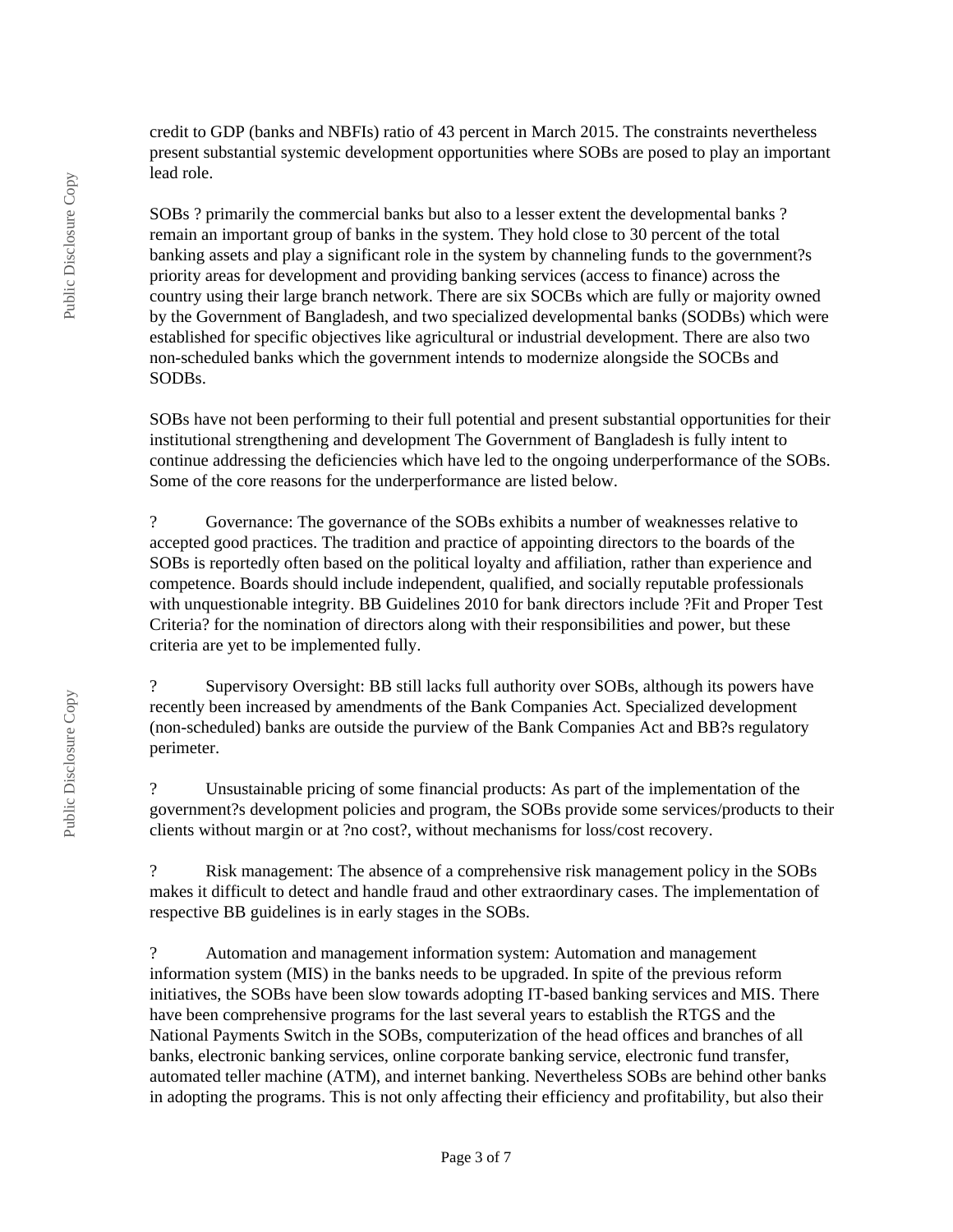internal controls, giving rise to opportunities for fraud, e.g., through delayed or incomplete data aggregation and submission for managerial control and decisions.

? Internal control: Absence of information technology (IT) adds challenges to the internal control function. The SOB internal control departments are weak. This is mainly due to the incentive structure which prevents hiring of qualified professionals for this function, also to deficient data.

? Transparency and accountability: Most of the SOBs have weak business processes, inadequate accounting and auditing practices, and weak compliance procedures, with low levels of financial and nonfinancial disclosure. Many of these problems stem from the lack of a clear performance monitoring system to ensure accountability and responsibility for performance, particularly of the board and the CEO/MD.

Human resource policy: Human resource (HR) development has been a neglected issue in the SOBs. The HR departments of the SOBs remain weak and powerless to take decisions on recruitment and promotion, including due to a lack of capacity.

### **II. Proposed Development Objectives**

The proposed project development objective is to contribute to the modernization, transparency and efficiency of state-owned banks.

# **III. Project Description**

### **Component Name**

Supporting SOB Business Process Reengineering

### **Comments (optional)**

This Component will provide consultancy support to the SOBs for a comprehensive Business Process Reengineering (BPR) ? from internal control and accounting to credit appraisal system, risk management and transaction processing ? that will be a pre-requisite for an automated modern banking environment. BPR will strengthen and modernize the banks? internal processes and workflows and will precede development and implementation of new IT solutions in SOBs. The new IT solutions would then be adapted to the updated processes and workflows. For those SOBs which require addition capitalization by the Government, the BPR exercise will add an additional module which would make assessments of the banks? recapitalization requirements and provide options on capital allocations.

#### **Component Name**

Supporting IT Modernization of SOBs

### **Comments (optional)**

The Component will support purchase and implementation of the modernized IT architecture with relevant software and hardware solutions in the SOBs and will also support SOBs in improving their basic IT infrastructure in parallel with the implementation of key systems (such as CBS, ERP, and AML). Although all banks have embarked on a centralized CBS implementation, there is a lack of basic technical infrastructure to sustainably support this initiative and provide uninterrupted business process. Furthermore, exposure to basic automation will help prepare the current workforce for automated business processes down the road. IT training programs to retool existing workforce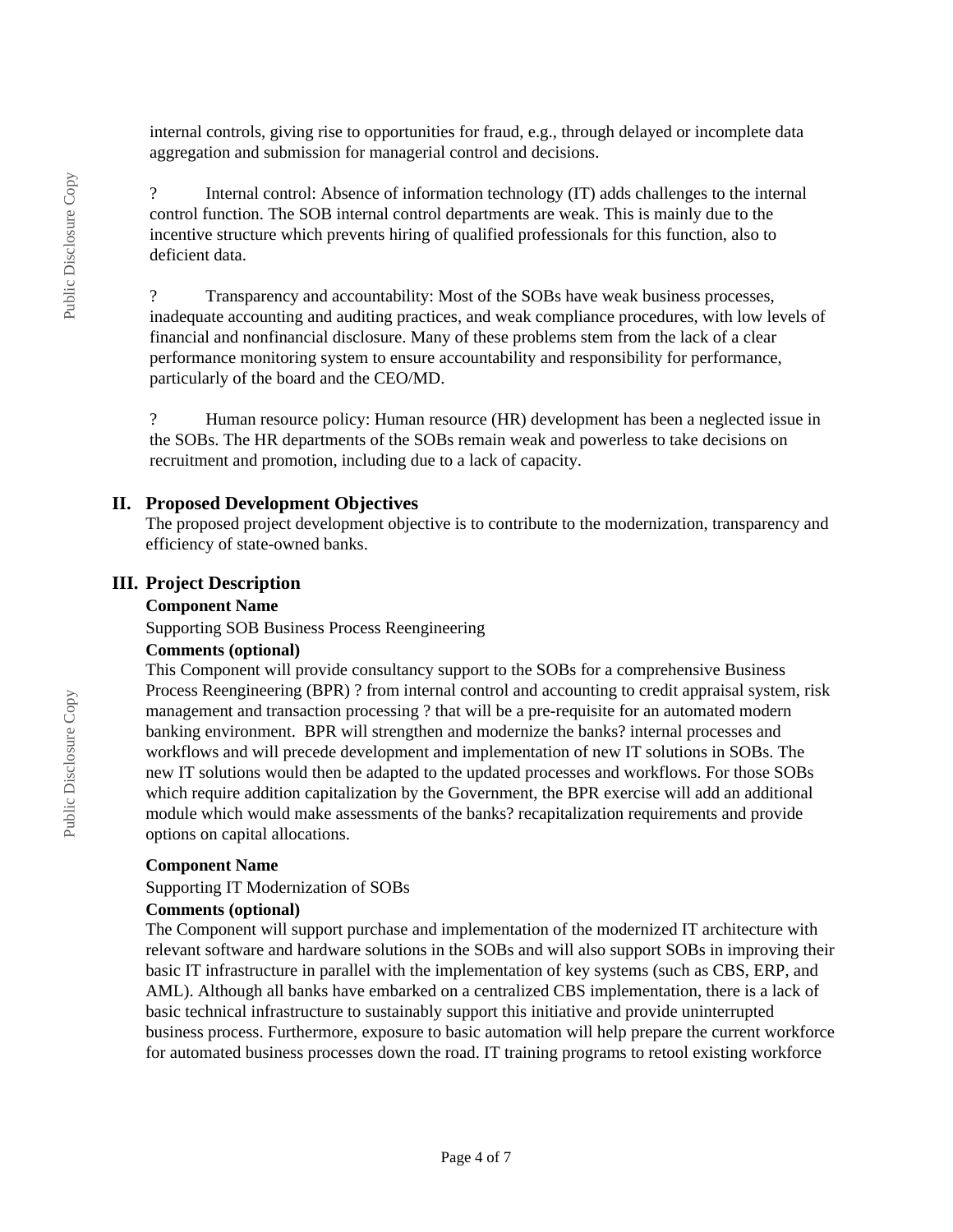and prepare them for a fully automated business environment will be developed and implemented under the Component. **Component Name**

Supporting institutional development of SOBs and MOF in enhancing ownership oversight and corporate governance framework

# **Comments (optional)**

Under this component, the project will provide advisory support to all the banks participating in the project and the MOF as the agency exercising ownership rights of the banks on improving the framework within which the ownership rights are exercised and banks are governed. The adoption of international good practices in the corporate governance of SOBs will increase accountability and transparency, leading to improved performance and the achievement of social goals and mandates. The project will involve various consultancy and training activities and will strengthen 5 key pillars - (i) policy and legal framework for SOB governance; (ii) ownership capacity of BFID, (iii) capacity of the SOB Boards to oversee the banks; (iv) bank transparency, (v) internal control, audit and compliance.

# **Component Name**

Project Implementation and Monitoring

# **Comments (optional)**

This component will provide support for the monitoring and coordination of Project activities undertaken by various beneficiary institutions. It will also help develop a strong monitoring and evaluation system to be used by the Project Implementation Unit (PIU) and other stakeholders to assess implementation progress.

| <b>Total Project Cost:</b>                  | 200.00 | Total Bank Financing: 150.00 |        |  |
|---------------------------------------------|--------|------------------------------|--------|--|
| Financing Gap:                              | 0.00   |                              |        |  |
| <b>For Loans/Credits/Others</b>             |        | Amount                       |        |  |
| <b>BORROWER/RECIPIENT</b>                   |        |                              | 50.00  |  |
| International Development Association (IDA) |        |                              | 150.00 |  |
| Total                                       |        | 200.00                       |        |  |

# **IV. Financing** *(in USD Million)*

# **V. Implementation**

The project intends to provide funding for long-term investments by state-owned banks towards their modernization through improved governance, better IT systems, business process reengineering (BPR) and better decision making and operational processes. Advisory assistance to the banks and the MOF as the representative of the owner ? on the decision making and operational processes, improved governance, change management - would complement the investments in physical IT infrastructure.

The project will follow a sequenced approach. First, SOBs will undergo business process reengineering (BPR) whereby consultancy services will be provided to them to review and improve internal processes and workflows. Concurrently with the BPR, the consultants will assess recapitalization plans for those SOBs which require additional capital and will recommend options to BFID. This phase is expected to be done during the first 12 months of the project. IT investments will follow starting in the second year of the project once the important IT diagnostic exercise (implemented under a parallel FSSP project during CY2016) will result in bank-specific strategies,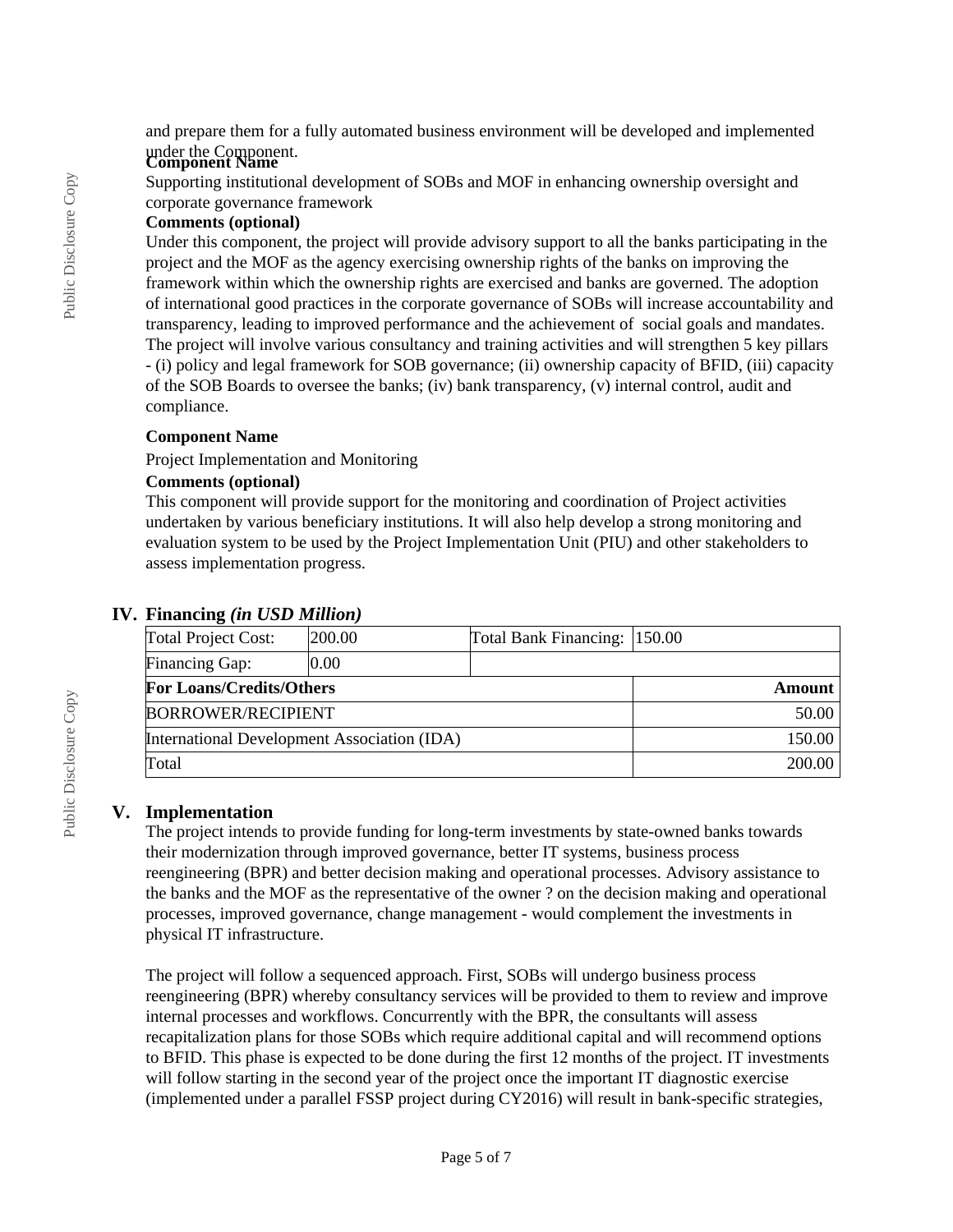implementation plans, and procurement packages ready for bidding. The investments will continue throughout years 2-5 of the project. The SOB governance improvement activities ? assessments and implementation of recommended reforms - will start at the outset of the project and continue throughout its duration, in parallel with the BPR and IT modernization activities.

The proposed project will include the following four components: (i) supporting SOB business process reengineering; (ii) supporting IT modernization of state-owned commercial and development banks; (iii) supporting institutional development of banks and MOF by enhancing ownership oversight and the corporate governance framework; and (iv) supporting project coordination, implementation and monitoring. The lending instrument will be investment project financing (IPF), with an implementation period of five years. Project costs will be financed by an IDA credit of US\$150 million, and a government contribution in the amount of US\$50 million.

# **VI. Safeguard Policies (including public consultation)**

| Safeguard Policies Triggered by the Project    | Yes | N <sub>0</sub>            |
|------------------------------------------------|-----|---------------------------|
| Environmental Assessment OP/BP 4.01            |     | $\boldsymbol{\mathsf{x}}$ |
| Natural Habitats OP/BP 4.04                    |     | $\boldsymbol{\mathsf{x}}$ |
| Forests OP/BP 4.36                             |     | $\boldsymbol{\mathsf{x}}$ |
| Pest Management OP 4.09                        |     | $\boldsymbol{\mathsf{x}}$ |
| Physical Cultural Resources OP/BP 4.11         |     | $\boldsymbol{\mathsf{x}}$ |
| Indigenous Peoples OP/BP 4.10                  |     | $\boldsymbol{\mathsf{x}}$ |
| Involuntary Resettlement OP/BP 4.12            |     | ×                         |
| Safety of Dams OP/BP 4.37                      |     | $\boldsymbol{\mathsf{x}}$ |
| Projects on International Waterways OP/BP 7.50 |     | $\boldsymbol{\mathsf{x}}$ |
| Projects in Disputed Areas OP/BP 7.60          |     | X                         |

### **Comments (optional)**

# **VII. Contact point**

### **World Bank**

|        | Contact: Marius Vismantas      |
|--------|--------------------------------|
| Title: | Lead Financial Sector Speciali |
| Tel:   | 473-5591                       |
| Email: | mvismantas@worldbank.org       |
|        |                                |

|        | Contact: Shah Nur Quayyum          |
|--------|------------------------------------|
| Title: | <b>Financial Sector Specialist</b> |
| Tel:   | 5764+4239 /                        |
| Email: | squayyum@worldbank.org             |

# **Borrower/Client/Recipient**<br>Name: Peoples Republic

Peoples Republic of Bangladesh Contact: Mr. Md. Eunusur Rahman Secretary Tel: 88029576013 Email: secretary.bfid@gmail.com

### **Implementing Agencies**